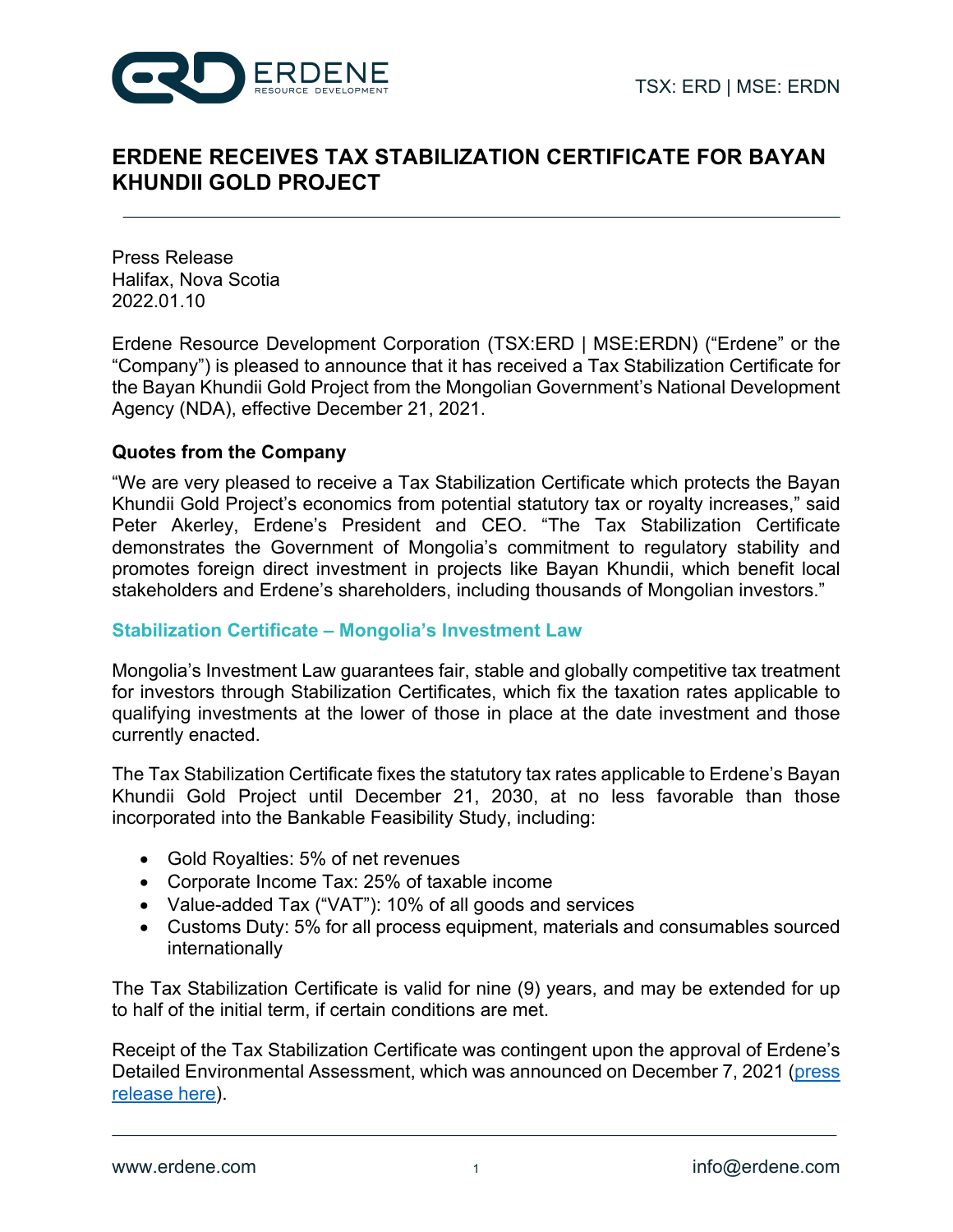

#### **Khundii Gold District**

Erdene's deposits are in the Edren Terrane, within the Central Asian Orogenic Belt, host to some of the world's largest gold and copper-gold deposits. The Company has been the leader in exploration in southwest Mongolia over the past decade and is responsible for the discovery of the Khundii Gold District comprised of multiple high-grade gold and gold/base metal prospects, two of which are being considered for development: the 100%-owned Bayan Khundii and Altan Nar projects. Together, these deposits comprise the Khundii Gold Project. The Company also has a 100% interest in the Khuvyn Khar license which hosts the large Zuun Mod molybdenum-copper deposit and multiple copper and molybdenum porphyry targets, 30 kilometers east of the Khundii gold district.

The Bayan Khundii Gold Resource<sup>1</sup> includes 521,000 ounces of 3.16 g/t gold Measured and Indicated ("M&I")² and 103,000 ounces of Inferred resources at 3.68 g/t gold. Within the M&I resource, a proven and probable open-pit reserve totals 409,000 ounces at 3.7 g/t (see the full press releas[e here\)](https://dltkyhzg7evud.cloudfront.net/assets/files/4147/erd_pr.pdf), providing significant potential growth of reserves with the development of the remaining M&I and Inferred resources<sup>1</sup>.

In July 2020, Erdene announced the results of an independent Feasibility Study for the Bayan Khundii Gold Project [\(press release here\).](https://dltkyhzg7evud.cloudfront.net/assets/files/4206/epr_en.pdf) The Feasibility Study results include an after-tax Net Present Value at a 5% discount rate and a US\$1,400/oz gold price of US\$100 million and Internal Rate of Return ("IRR") of 42%. The Feasibility Study envisions an open-pit mine at Bayan Khundii, producing an average of 63,500 oz gold per year, for seven years, at a head grade of 3.71 g/t gold, utilizing a conventional carbon in pulp processing plant. Production is expected to commence in early 2023 based on the current project schedule.

### **About Erdene**

Erdene Resource Development Corp. is a Canada-based resource company focused on the acquisition, exploration, and development of precious and base metals in underexplored and highly prospective Mongolia. The Company has interests in three mining licenses and two exploration licenses in Southwest Mongolia, where exploration success has led to the discovery and definition of the Khundii Gold District. Erdene Resource Development Corp. is listed on the Toronto and the Mongolian stock exchanges. Further information is available at www.erdene.com. Important information may be disseminated exclusively via the website; investors should consult the site to access this information.

### Forward-Looking Statements

Certain information regarding Erdene contained herein may constitute forward-looking statements within the meaning of applicable securities laws. Forward-looking statements

<sup>1</sup> For details of the Mineral Resources see Erdene's Q2/2021 results press release, dated August 16, 2021, and the Company's Q2 2021 MD&A, available on the Company's website or SEDAR.

 $2$  M&I: 171,000 ounces of 3.77 g/t gold Measured, and 349,700 ounces of 2.93 g/t gold Indicated